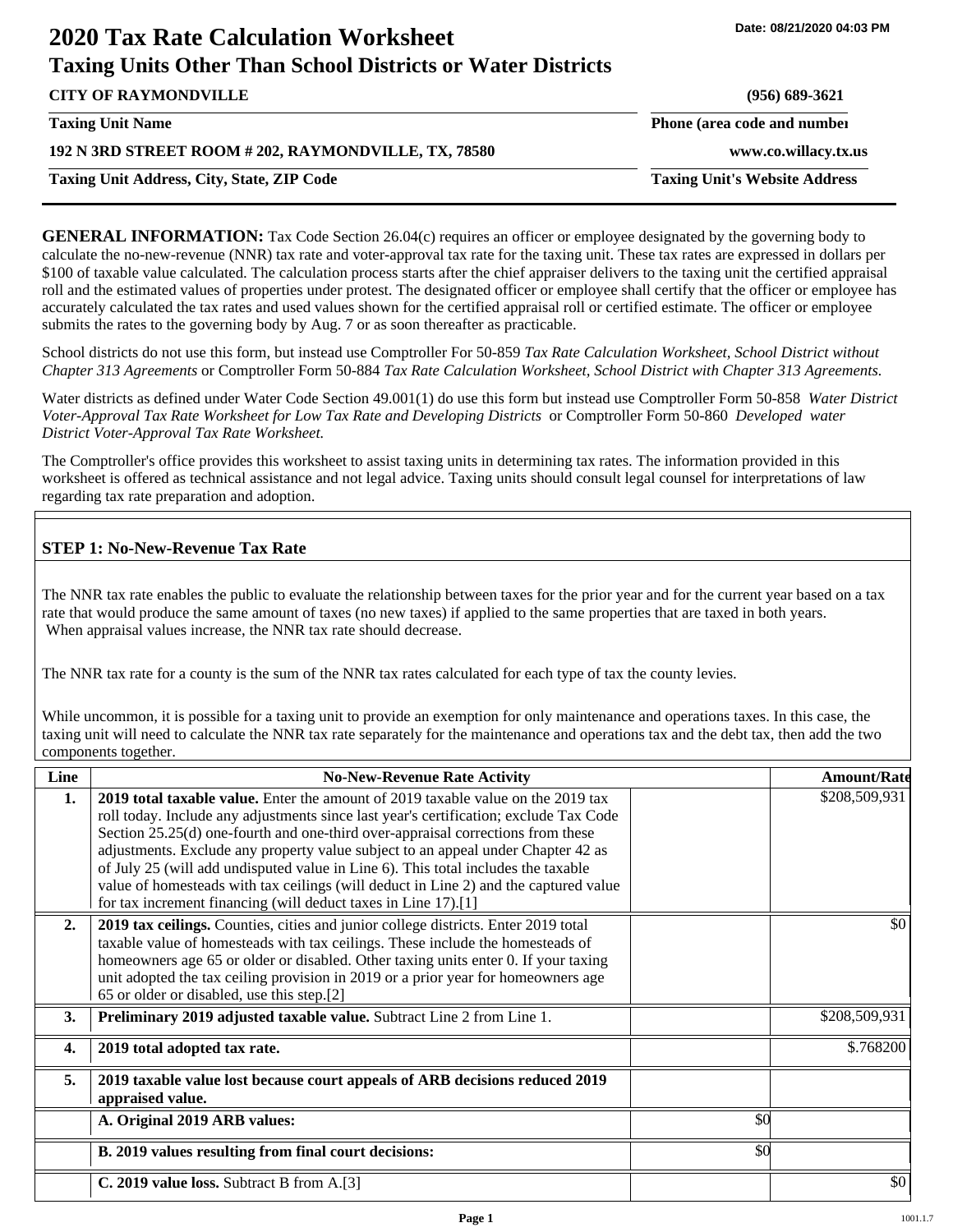| Line | <b>No-New-Revenue Rate Activity</b>                                                                                                                                                                                                                                                                                                                                                                                                                                                |               | <b>Amount/Rate</b> |
|------|------------------------------------------------------------------------------------------------------------------------------------------------------------------------------------------------------------------------------------------------------------------------------------------------------------------------------------------------------------------------------------------------------------------------------------------------------------------------------------|---------------|--------------------|
| 6.   | 2019 taxable value subject to an appeal under Chapter 42, as of July 25.                                                                                                                                                                                                                                                                                                                                                                                                           |               |                    |
|      | A. 2019 ARB certified value:                                                                                                                                                                                                                                                                                                                                                                                                                                                       | $\Omega$      |                    |
|      | B. 2019 disputed value:                                                                                                                                                                                                                                                                                                                                                                                                                                                            | $\Omega$      |                    |
|      | C. 2019 undisputed value Subtract B from A.[4]                                                                                                                                                                                                                                                                                                                                                                                                                                     |               | 0                  |
| 7.   | 2019 Chapter 42-related adjusted values. Add Line 5 and 6                                                                                                                                                                                                                                                                                                                                                                                                                          |               | $\boldsymbol{0}$   |
| 8.   | 2019 taxable value, adjusted for court-ordered reductions. Add Lines 3 and 7                                                                                                                                                                                                                                                                                                                                                                                                       |               | \$208,509,931      |
| 9.   | 2019 taxable value of property in territory the taxing unit deannexed after Jan.<br>1, 2019. Enter the 2019 value of property in deannexed territory.[5]                                                                                                                                                                                                                                                                                                                           |               | \$139,004          |
| 10.  | 2019 taxable value lost because property first qualified for an exemption in<br>2020. If the taxing unit increased an original exemption, use the difference between<br>the original exempted amount and the increased exempted amount. Do not include<br>value lost due to freeport, goods-in-transit, temporary disaster exemptions. Note<br>that lowering the amount or percentage of an existing exemption in 2020 does not<br>create a new exemption or reduce taxable value. |               |                    |
|      | A. Absolute exemptions. Use 2019 market value:                                                                                                                                                                                                                                                                                                                                                                                                                                     | \$19,396      |                    |
|      | B. Partial exemptions. 2020 exemption amount or 2020 percentage exemption<br>times 2019 value:                                                                                                                                                                                                                                                                                                                                                                                     | \$46,000      |                    |
|      | C. Value loss. Add A and B.[6]                                                                                                                                                                                                                                                                                                                                                                                                                                                     |               | \$65,396           |
| 11.  | 2019 taxable value lost because property first qualified for agricultural<br>appraisal (1-d or 1-d-1), timber appraisal, recreational/scenic appraisal or<br>public access airport special appraisal in 2020. Use only properties that qualified<br>in 2020 for the first time; do not use properties that qualified in 2019.                                                                                                                                                      |               |                    |
|      | A. 2019 market value:                                                                                                                                                                                                                                                                                                                                                                                                                                                              | \$0           |                    |
|      | B. 2020 productivity or special appraised value:                                                                                                                                                                                                                                                                                                                                                                                                                                   | \$0           |                    |
|      | C. Value loss. Subtract B from A.[7]                                                                                                                                                                                                                                                                                                                                                                                                                                               |               | $\overline{50}$    |
| 12.  | Total adjustments for lost value. Add Lines 9, 10C and 11C.                                                                                                                                                                                                                                                                                                                                                                                                                        |               | \$204,400          |
| 13.  | Adjusted 2019 taxable value. Subtract Line 12 from Line 8                                                                                                                                                                                                                                                                                                                                                                                                                          |               | \$208,305,531      |
| 14.  | Adjusted 2019 total levy. Multiply Line 4 by Line 13 and divide by \$100                                                                                                                                                                                                                                                                                                                                                                                                           |               | \$1,600,203        |
| 15.  | Taxes refunded for years preceding tax year 2019. Enter the amount of taxes<br>refunded by the district for tax years preceding tax year 2019. Types of refunds<br>include court decisions, Tax Code Section 25.25(b) and (c) corrections and Tax<br>Code Section 31.11 payment errors. Do not include refunds for tax year 2019. This<br>line applies only to tax years preceding tax year 2019.[8]                                                                               |               | \$8,621            |
| 16.  | Taxes in tax increment financing (TIF) for tax year 2019 Enter the amount of<br>taxes paid into the tax increment fund for a reinvestment zone as agreed by the<br>taxing unit. If the taxing unit has no 2020 captured appraised value in Line 18D,<br>enter $0.9$ ]                                                                                                                                                                                                              |               | \$0                |
| 17.  | Adjusted 2019 levy with refunds and TIF adjustment. Add Lines 14, and 15,<br>subtract Line 16.[10]                                                                                                                                                                                                                                                                                                                                                                                 |               | \$1,608,824        |
| 18.  | Total 2020 taxable value on the 2020 certified appraisal roll today. This value<br>includes only certified values or certified estimate of values and includes the total<br>taxable value of homesteads with tax ceilings (will deduct in Line 20). These<br>homesteads include homeowners age 65 or older or disabled.[11]                                                                                                                                                        |               |                    |
|      | A. Certified values:                                                                                                                                                                                                                                                                                                                                                                                                                                                               | \$209,038,811 |                    |
|      | B. Counties: Include railroad rolling stock values certified by the Comptroller's<br>office.                                                                                                                                                                                                                                                                                                                                                                                       | \$0           |                    |
|      | C. Pollution control and energy storage system exemption: Deduct the value of<br>property exempted for the current tax year for the first time as pollution control or<br>energy storage system property                                                                                                                                                                                                                                                                           | \$0           |                    |
|      | D. Tax increment financing: Deduct the 2020 captured appraised value of<br>property taxable by a taxing unit in a tax increment financing zone for which the<br>2020 taxes will be deposited into the tax increment fund. Do not include any new                                                                                                                                                                                                                                   | \$0           |                    |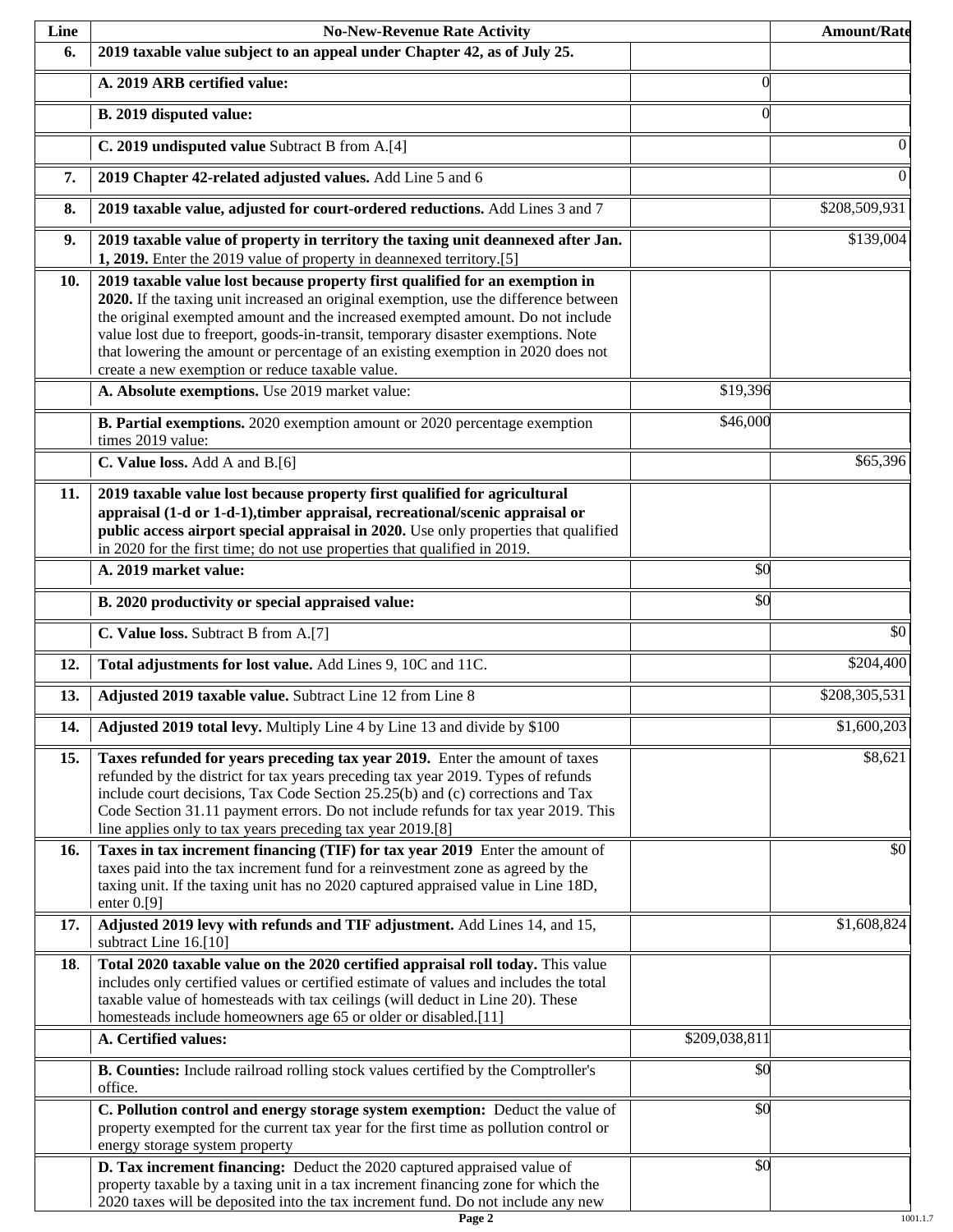| Line |                                                                                                                                                                                                                                                                                                                                                                                                                                                                                                                                                                                                                                                                                                                                                                                                                       | <b>No-New-Revenue Rate Activity</b> |     | <b>Amount/Rate</b> |
|------|-----------------------------------------------------------------------------------------------------------------------------------------------------------------------------------------------------------------------------------------------------------------------------------------------------------------------------------------------------------------------------------------------------------------------------------------------------------------------------------------------------------------------------------------------------------------------------------------------------------------------------------------------------------------------------------------------------------------------------------------------------------------------------------------------------------------------|-------------------------------------|-----|--------------------|
|      | property value that will be included in Line 23 below.[12]                                                                                                                                                                                                                                                                                                                                                                                                                                                                                                                                                                                                                                                                                                                                                            |                                     |     |                    |
|      | E. Total 2020 value Add A and B, then subtract C and D                                                                                                                                                                                                                                                                                                                                                                                                                                                                                                                                                                                                                                                                                                                                                                |                                     |     | \$209,038,811      |
| 19.  | Total value of properties under protest or not included on certified appraisal<br>roll.[13]                                                                                                                                                                                                                                                                                                                                                                                                                                                                                                                                                                                                                                                                                                                           |                                     |     |                    |
|      | A. 2020 taxable value of properties under protest The chief appraiser certifies a<br>list of properties still under ARB protest. The list shows the appraisal district's<br>value and the taxpayer's claimed value, if any, or an estimate of the value if the<br>taxpayer wins. For each of the properties under protest, use the lowest of these<br>values. Enter the total value under protest.[14]                                                                                                                                                                                                                                                                                                                                                                                                                |                                     | \$0 |                    |
|      | B. 2020 value of properties not under protest or included on certified appraisal<br>roll. The chief appraiser gives taxing units a list of those taxable properties that the<br>chief appraiser knows about but are not included in the appraisal roll certification.<br>These properties also are not on the list of properties that are still under protest. On<br>this list of properties, the chief appraiser includes the market value, appraised value<br>and exemptions for the preceding year and a reasonable estimate of the market<br>value, appraised value and exemptions for the current year. Use the lower market,<br>appraised or taxable value (as appropriate). Enter the total value of property not on<br>the certified roll.[15]<br>C. Total value under protest or not certified. Add A and B. |                                     | \$0 | \$0                |
|      |                                                                                                                                                                                                                                                                                                                                                                                                                                                                                                                                                                                                                                                                                                                                                                                                                       |                                     |     |                    |
| 20.  | 2020 tax ceilings. Counties, cities and junior colleges enter 2020 total taxable value<br>of homesteads with tax ceilings. These include the homesteads of homeowners age<br>65 or older or disabled. Other taxing units enter 0. If your taxing unit adopted the<br>tax ceiling provision in 2019 or a prior year for homeowners age 65 or older or<br>disabled, use this step.[16]                                                                                                                                                                                                                                                                                                                                                                                                                                  |                                     |     | \$0                |
| 21.  | 2020 total taxable value. Add Lines 18E and 19C. Subtract Line 20C.[17]                                                                                                                                                                                                                                                                                                                                                                                                                                                                                                                                                                                                                                                                                                                                               |                                     |     | \$209,038,811      |
| 22.  | Total 2020 taxable value of properties in territory annexed after Jan. 1, 2019.<br>Include both real and personal property. Enter the 2020 value of property in<br>territory annexed.[18]                                                                                                                                                                                                                                                                                                                                                                                                                                                                                                                                                                                                                             |                                     |     | \$0                |
| 23.  | Total 2020 taxable value of new improvements and new personal property<br>located in new improvements. New means the item was not on the appraisal roll in<br>2019. An improvement is a building, structure, fixture or fence erected on or affixed<br>to land. New additions to existing improvements may be included if the appraised<br>value can be determined. New personal property in a new improvement must have<br>been brought into the taxing unit after Jan. 1, 2019 and be located in a new<br>improvement. New improvements <b>do</b> include property on which a tax abatement                                                                                                                                                                                                                         |                                     |     | \$1,852,417        |
| 24.  | agreement has expired for 2020.[19]<br>Total adjustments to the 2020 taxable value. Add Lines 22 and 23.                                                                                                                                                                                                                                                                                                                                                                                                                                                                                                                                                                                                                                                                                                              |                                     |     | \$1,852,417        |
| 25.  | Adjusted 2020 taxable value. Subtract Line 24 from Line 21.                                                                                                                                                                                                                                                                                                                                                                                                                                                                                                                                                                                                                                                                                                                                                           |                                     |     | \$207,186,394      |
| 26.  | 2020 NNR tax rate. Divide Line 17 by Line 25 and multiply by \$100.[20]                                                                                                                                                                                                                                                                                                                                                                                                                                                                                                                                                                                                                                                                                                                                               |                                     |     | \$.776500 / \$100  |
| 27.  | <b>COUNTIES ONLY.</b> Add together the NNR tax rates for each type of tax the<br>county levies. The total is the 2020 county NNR tax rate.[21]                                                                                                                                                                                                                                                                                                                                                                                                                                                                                                                                                                                                                                                                        |                                     |     |                    |
|      | [1]Tex. Tax Code Section                                                                                                                                                                                                                                                                                                                                                                                                                                                                                                                                                                                                                                                                                                                                                                                              | [2]Tex. Tax Code Section            |     |                    |
|      | [3]Tex. Tax Code Section                                                                                                                                                                                                                                                                                                                                                                                                                                                                                                                                                                                                                                                                                                                                                                                              | [4] Tex. Tax Code Section           |     |                    |
|      | [5] Tex. Tax Code Section                                                                                                                                                                                                                                                                                                                                                                                                                                                                                                                                                                                                                                                                                                                                                                                             | [6]Tex. Tax Code Section            |     |                    |
|      | [7] Tex. Tax Code Section                                                                                                                                                                                                                                                                                                                                                                                                                                                                                                                                                                                                                                                                                                                                                                                             | [8] Tex. Tax Code Section           |     |                    |
|      | [9]Tex. Tax Code Section                                                                                                                                                                                                                                                                                                                                                                                                                                                                                                                                                                                                                                                                                                                                                                                              | [10]Tex. Tax Code Section           |     |                    |
|      | [11] Tex. Tax Code Section                                                                                                                                                                                                                                                                                                                                                                                                                                                                                                                                                                                                                                                                                                                                                                                            | [12] Tex. Tax Code Section          |     |                    |
|      | [13] Tex. Tax Code Section                                                                                                                                                                                                                                                                                                                                                                                                                                                                                                                                                                                                                                                                                                                                                                                            | [14] Tex. Tax Code Section          |     |                    |
|      | [15] Tex. Tax Code Section                                                                                                                                                                                                                                                                                                                                                                                                                                                                                                                                                                                                                                                                                                                                                                                            | [16] Tex. Tax Code Section          |     |                    |
|      | [17] Tex. Tax Code Section                                                                                                                                                                                                                                                                                                                                                                                                                                                                                                                                                                                                                                                                                                                                                                                            | [18]Tex. Tax Code Section           |     |                    |
|      | [19]Tex. Tax Code Section                                                                                                                                                                                                                                                                                                                                                                                                                                                                                                                                                                                                                                                                                                                                                                                             | [20]Tex. Tax Code Section           |     |                    |

**[21]Tex. Tax Code Section**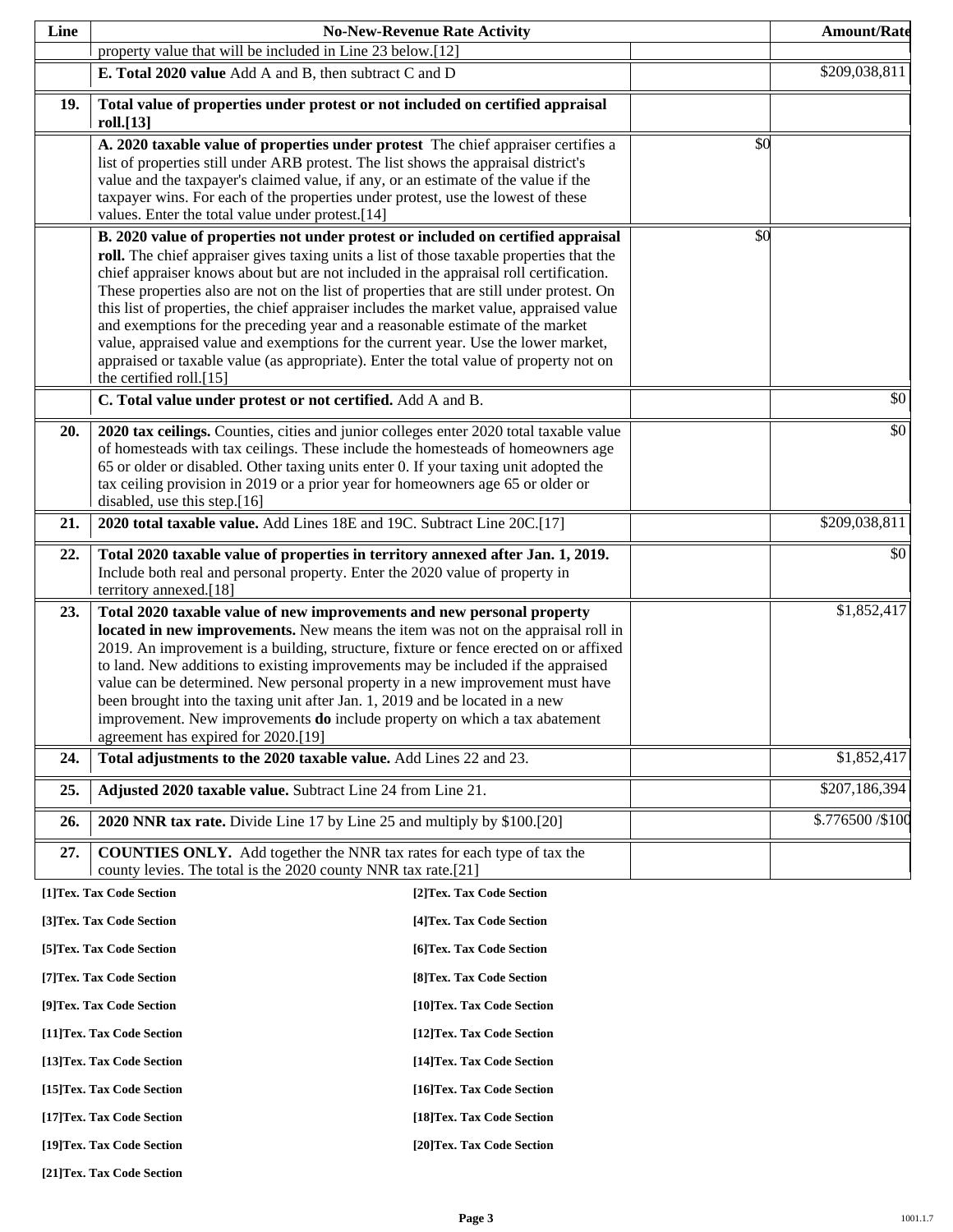# STEP 2: Voter-Approval Tax Rate

The voter-approval tax rate is the highest tax rate that a taxing unit may adopt without holding an election to seek voter approval of the rate. The voter-approval tax rate is split into two separate rates:

1. **Maintenance and Operations (M&O) Tax Rate:** The M&O portion is the tax rate that is needed to raise the same amount of taxes that the taxing unit levied in the prior year plus the applicable percentage allowed by law. This rate accounts for such things as salaries, utilities and day-to-day operations.

2. **Debt Rate:** The debt rate includes the debt service necessary to pay the taxing unit's debt payments in the coming year. This rate accounts for principal and interest on bonds and other debt secured by property tax revenue.

The voter-approval tax rate for a county is the sum of the voter-approval tax rates calculated for each type of tax the county levies. In most cases the voter-approval tax rate exceeds the no-new-revenue tax rate, but occasionally decreases in a taxing unit's debt service will cause the NNR tax rate to be higher than the voter-approval tax rate.

| Line | <b>Voter Approval Tax Rate Activity</b>                                                                                                                                                                                                                                                                                                                                                                                                                                                                                                                                                                                                                                        |                | <b>Amount/Rate</b> |
|------|--------------------------------------------------------------------------------------------------------------------------------------------------------------------------------------------------------------------------------------------------------------------------------------------------------------------------------------------------------------------------------------------------------------------------------------------------------------------------------------------------------------------------------------------------------------------------------------------------------------------------------------------------------------------------------|----------------|--------------------|
| 28.  | 2019 M&O tax rate. Enter the 2019 M&O tax rate.                                                                                                                                                                                                                                                                                                                                                                                                                                                                                                                                                                                                                                |                | \$.672300          |
| 29.  | 2019 taxable value, adjusted for actual and potential court-ordered<br>adjustments. Enter the amount in Line 8 of the No-New-Revenue Tax Rate<br>Worksheet.                                                                                                                                                                                                                                                                                                                                                                                                                                                                                                                    |                | 208,509,931        |
| 30.  | Total 2019 M&O levy. Multiply Line 28 by Line 29 and divide by 100.                                                                                                                                                                                                                                                                                                                                                                                                                                                                                                                                                                                                            |                | 1,401,812          |
| 31.  | Adjusted 2019 levy for calculating NNR M&O rate.                                                                                                                                                                                                                                                                                                                                                                                                                                                                                                                                                                                                                               |                |                    |
|      | A. 2019 sales tax specifically to reduce property taxes. For cities, counties and<br>hospital districts, enter the amount of additional sales tax collected and spent on<br>M&O expenses in 2019, if any. Other taxing units, enter 0. Counties must exclude<br>any amount that was spent for economic development grants from the amount of<br>sales tax spent.                                                                                                                                                                                                                                                                                                               | $\Omega$       |                    |
|      | B. M&O taxes refunded for years preceding tax year 2019. Enter the amount of<br>M&O taxes refunded in the preceding year for taxes before that year. Types of<br>refunds include court decisions, Tax Code Section 25.25(b) and (c) corrections and<br>Tax Code Section 31.11 payment errors. Do not include refunds for tax year 2019.<br>This line applies only to tax years preceding tax year 2019.                                                                                                                                                                                                                                                                        | 8,621          |                    |
|      | C. 2019 taxes in TIF: Enter the amount of taxes paid into the tax increment fund<br>for a reinvestment zone as agreed by the taxing unit. If the taxing unit has no 2020<br>captured appraised value in Line 18D, enter 0.                                                                                                                                                                                                                                                                                                                                                                                                                                                     | 0              |                    |
|      | D. 2019 transferred function: If discontinuing all of a department, function or<br>activity and transferring it to another taxing unit by written contract, enter the<br>amount spent by the taxing unit discontinuing the function in the 12 months<br>preceding the month of this calculation. If the taxing unit did not operate this<br>function for this 12-month period, use the amount spent in the last full fiscal year in<br>which the taxing unit operated the function. The taxing unit discontinuing the<br>function will subtract this amount in E below. The taxing unit receiving the function<br>will add this amount in E below. Other taxing units enter 0. | $\left($       |                    |
|      | E. 2019 M&O levy adjustments. Add A and B, then subtract C. For taxing unit<br>with D, subtract if discontinuing function and add if receiving function                                                                                                                                                                                                                                                                                                                                                                                                                                                                                                                        | 8,621          |                    |
|      | F. Add Line 30 to 31E.                                                                                                                                                                                                                                                                                                                                                                                                                                                                                                                                                                                                                                                         |                | 1,410,433          |
| 32.  | Adjusted 2020 taxable value. Enter the amount in Line 25 of the No-New-<br>Revenue Tax Rate Worksheet.                                                                                                                                                                                                                                                                                                                                                                                                                                                                                                                                                                         |                | 207,186,394        |
| 33.  | 2020 NNR M&O rate (unadjusted) Divide Line 31F by Line 32 and multiply by<br>\$100.                                                                                                                                                                                                                                                                                                                                                                                                                                                                                                                                                                                            |                | 0.6807             |
| 34.  | Rate adjustment for state criminal justice mandate.[23]                                                                                                                                                                                                                                                                                                                                                                                                                                                                                                                                                                                                                        |                |                    |
|      | A. 2020 state criminal justice mandate. Enter the amount spent by a county in the<br>previous 12 months providing for the maintenance and operation cost of keeping<br>inmates in county-paid facilities after they have been sentenced. Do not include any<br>state reimbursement received by the county for the same purpose.                                                                                                                                                                                                                                                                                                                                                | $\Omega$       |                    |
|      | <b>B. 2019 state criminal justice mandate</b> Enter the amount spent by a county in the<br>12 months prior to the previous 12 months providing for the maintenance and<br>operation cost of keeping inmates in county-paid facilities after they have been<br>sentenced. Do not include any state reimbursement received by the county for the<br>same purpose. Enter zero if this is the first time the mandate applies                                                                                                                                                                                                                                                       | $\overline{0}$ |                    |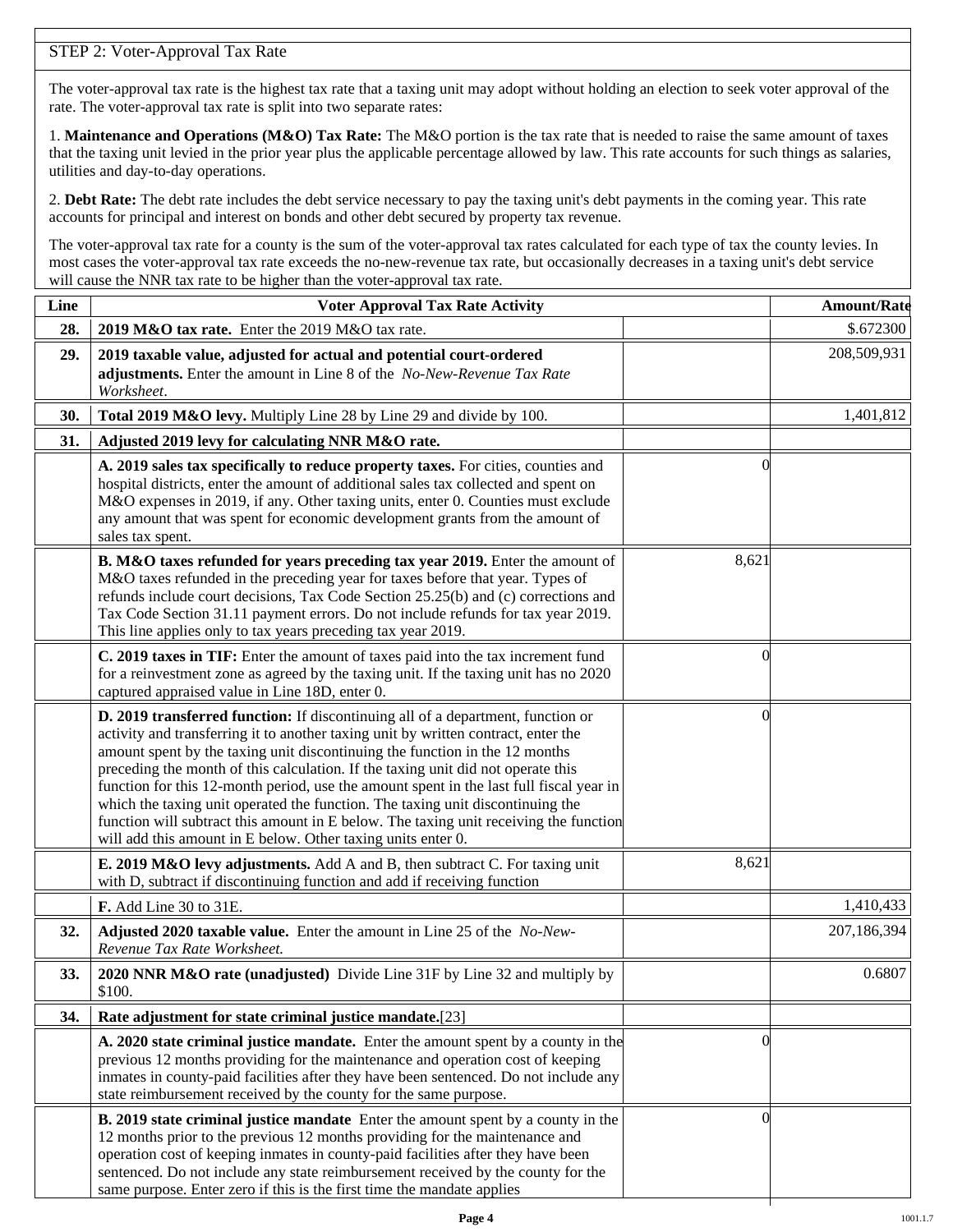| Line | <b>Voter Approval Tax Rate Activity</b>                                                                                                                                                                                                                                                                                                                                                                                                                                                                                                                                                                                                                                                                                                                                                                                                                                                                                                                                                                                                                                      |          | <b>Amount/Rate</b> |
|------|------------------------------------------------------------------------------------------------------------------------------------------------------------------------------------------------------------------------------------------------------------------------------------------------------------------------------------------------------------------------------------------------------------------------------------------------------------------------------------------------------------------------------------------------------------------------------------------------------------------------------------------------------------------------------------------------------------------------------------------------------------------------------------------------------------------------------------------------------------------------------------------------------------------------------------------------------------------------------------------------------------------------------------------------------------------------------|----------|--------------------|
|      | C. Subtract B from A and divide by Line 32 and multiply by \$100                                                                                                                                                                                                                                                                                                                                                                                                                                                                                                                                                                                                                                                                                                                                                                                                                                                                                                                                                                                                             | 0.0000   |                    |
|      | <b>D.</b> Enter the rate calculated in C. If not applicable, enter 0.                                                                                                                                                                                                                                                                                                                                                                                                                                                                                                                                                                                                                                                                                                                                                                                                                                                                                                                                                                                                        |          | 0.0000             |
| 35.  | Rate adjustment for indigent health care expenditures[24]                                                                                                                                                                                                                                                                                                                                                                                                                                                                                                                                                                                                                                                                                                                                                                                                                                                                                                                                                                                                                    |          |                    |
|      | A. 2020 indigent health care expenditures Enter the amount paid by a taxing unit<br>providing for the maintenance and operation cost of providing indigent health care<br>for the period beginning on July 1, 2019 and ending on June 30, 2020, less any state<br>assistance received for the same purpose                                                                                                                                                                                                                                                                                                                                                                                                                                                                                                                                                                                                                                                                                                                                                                   | ſ        |                    |
|      | <b>B.</b> 2019 indigent health care expenditures Enter the amount paid by a taxing unit<br>providing for the maintenance and operation cost of providing indigent health care<br>for the period beginning on July 1, 2018 and ending on June 30, 2019, less any state<br>assistance received for the same purpose                                                                                                                                                                                                                                                                                                                                                                                                                                                                                                                                                                                                                                                                                                                                                            | 0        |                    |
|      | C. Subtract B from A and divide by Line 32 and multiply by \$100                                                                                                                                                                                                                                                                                                                                                                                                                                                                                                                                                                                                                                                                                                                                                                                                                                                                                                                                                                                                             | 0.0000   |                    |
|      | D. Enter the rate calculated in C. If not applicable, enter 0.                                                                                                                                                                                                                                                                                                                                                                                                                                                                                                                                                                                                                                                                                                                                                                                                                                                                                                                                                                                                               |          | 0.0000             |
| 36.  | Rate adjustment for county indigent defense compensation.[25]                                                                                                                                                                                                                                                                                                                                                                                                                                                                                                                                                                                                                                                                                                                                                                                                                                                                                                                                                                                                                |          |                    |
|      | A. 2020 indigent defense compensation expenditures. Enter the amount paid by<br>a county to provide appointed counsel for indigent individuals for the period<br>beginning on July 1, 2019 and ending on June 30, 2020, less any state grants<br>received by the county for the same purpose                                                                                                                                                                                                                                                                                                                                                                                                                                                                                                                                                                                                                                                                                                                                                                                 | 0        |                    |
|      | B. 2019 indigent defense compensation expenditures. Enter the amount paid by a<br>county to provide appointed counsel for indigent individuals for the period<br>beginning on July 1, 2018 and ending on June 30, 2019, less any state grants<br>received by the county for the same purpose                                                                                                                                                                                                                                                                                                                                                                                                                                                                                                                                                                                                                                                                                                                                                                                 | 0        |                    |
|      | C. Subtract B from A and divide by Line 32 and multiply by \$100                                                                                                                                                                                                                                                                                                                                                                                                                                                                                                                                                                                                                                                                                                                                                                                                                                                                                                                                                                                                             | 0.0000   |                    |
|      | <b>D.</b> Multiply B by 0.05 and divide by Line 32 and multiply by \$100.                                                                                                                                                                                                                                                                                                                                                                                                                                                                                                                                                                                                                                                                                                                                                                                                                                                                                                                                                                                                    | 0.0000   |                    |
|      | <b>E.</b> Enter the lessor of C and D. If not applicable, enter 0.                                                                                                                                                                                                                                                                                                                                                                                                                                                                                                                                                                                                                                                                                                                                                                                                                                                                                                                                                                                                           |          | 0.0000             |
| 37.  | Rate adjustment for county hospital expenditures.                                                                                                                                                                                                                                                                                                                                                                                                                                                                                                                                                                                                                                                                                                                                                                                                                                                                                                                                                                                                                            |          |                    |
|      | A. 2020 eligible county hospital expenditures Enter the amount paid by the<br>county or municipality to maintain and operate an eligible county hospital for the<br>period beginning on July 1, 2019 and ending on June 30, 2020                                                                                                                                                                                                                                                                                                                                                                                                                                                                                                                                                                                                                                                                                                                                                                                                                                             | 0        |                    |
|      | <b>B. 2019 eligible county hospital expenditures</b> Enter the amount paid by the county<br>or municipality to maintain and operate an eligible county hospital for the period<br>beginning on July 1, 2018 and ending on June 30, 2019                                                                                                                                                                                                                                                                                                                                                                                                                                                                                                                                                                                                                                                                                                                                                                                                                                      | $\theta$ |                    |
|      | C. Subtract B from A and divide by Line 32 and multiply by \$100                                                                                                                                                                                                                                                                                                                                                                                                                                                                                                                                                                                                                                                                                                                                                                                                                                                                                                                                                                                                             | 0.0000   |                    |
|      | <b>D.</b> Multiply B by 0.08 and divide by Line 32 and multiply by \$100                                                                                                                                                                                                                                                                                                                                                                                                                                                                                                                                                                                                                                                                                                                                                                                                                                                                                                                                                                                                     | 0.0000   |                    |
|      | <b>E.</b> Enter the lessor of C and D, if applicable. If not applicable, enter 0.                                                                                                                                                                                                                                                                                                                                                                                                                                                                                                                                                                                                                                                                                                                                                                                                                                                                                                                                                                                            |          | 0.0000             |
| 38.  | Adjusted 2020 NNR M&O rate. Add Lines 33, 34D, 35D, 36E, and 37E.                                                                                                                                                                                                                                                                                                                                                                                                                                                                                                                                                                                                                                                                                                                                                                                                                                                                                                                                                                                                            |          | 0.6807             |
| 39.  | 2020 voter-approval M&O rate. Enter the rate as calculated by the appropriate<br>scenario below.<br>Special Taxing Unit If the taxing unit qualifies as a special taxing unit, multiply<br>Line 38 by 1.08<br>-or-<br>Other Taxing Unit If the taxing unit does not qualify as a special taxing unit,<br>multiply Line 38 by 1.035.<br>-or-<br><b>Taxing unit affected by disaster declaration</b> If the taxing unit is located in an area<br>declared as disater area, the governing body may direct the person calculating the<br>voter-approval rate to calculate in the manner provided for a special taxing unit.<br>The taxing unit shall continue to calculate the voter-approval rate in this manner<br>until the earlier of 1) the second year in which total taxable value on the certified<br>appraisal roll exceeds the total taxable value of the tax year in which the disaster<br>occurred, and 2) the third tax year after the tax year in which the disaster occurred.<br>If the taxing unit qualifies under this scenario, multiply Line 38 by 1.08. [27] |          | 0.7045             |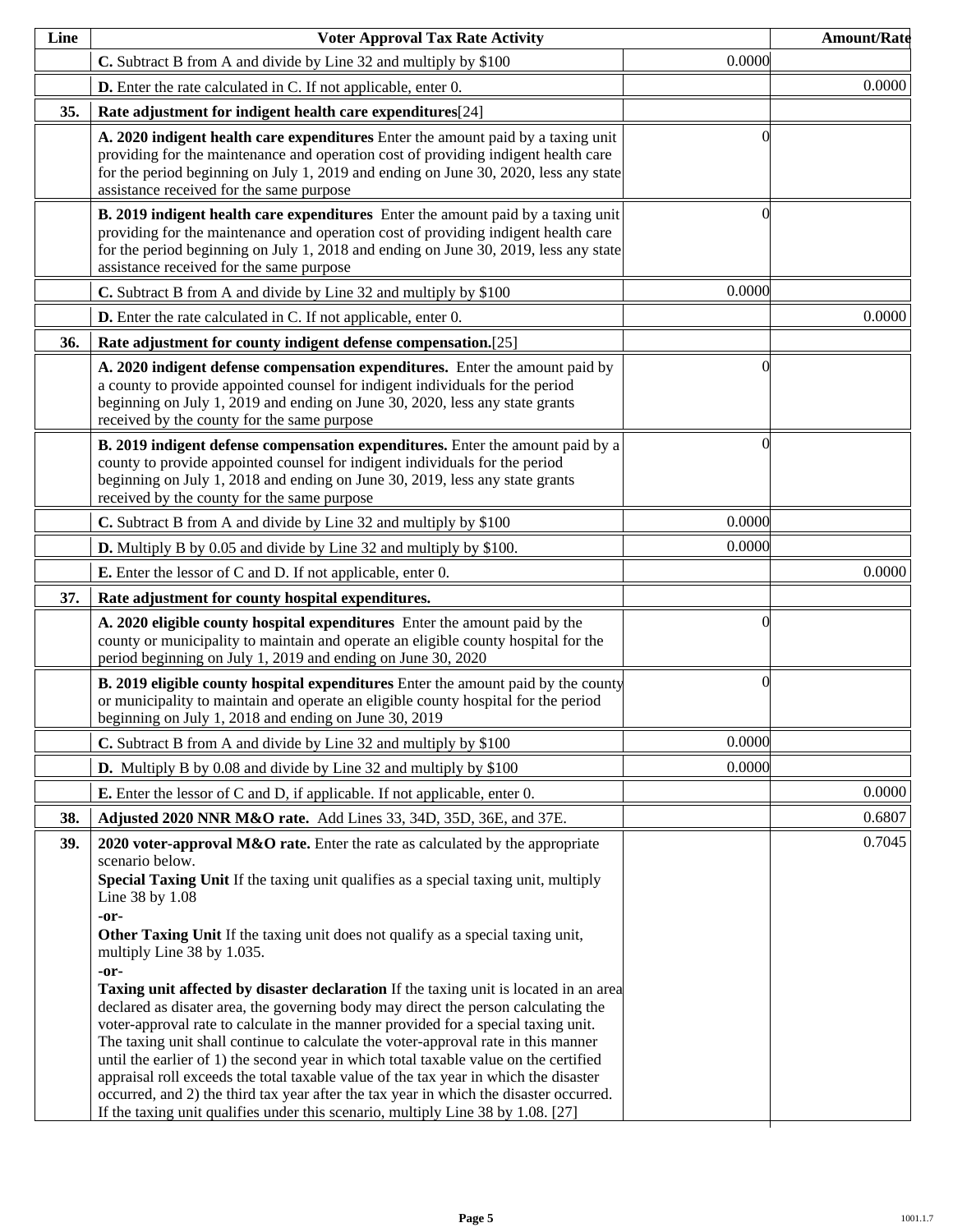| Line | <b>Voter Approval Tax Rate Activity</b>                                                                                                                                                                                                                                                                                                                                               |                | <b>Amount/Rate</b> |
|------|---------------------------------------------------------------------------------------------------------------------------------------------------------------------------------------------------------------------------------------------------------------------------------------------------------------------------------------------------------------------------------------|----------------|--------------------|
| 40.  | Total 2020 debt to be paid with property taxes and additional sales tax<br>revenue. Debt means the interest and principal that will be paid on debts that:<br>(1) are paid by property taxes,<br>(2) are secured by property taxes,<br>(3) are scheduled for payment over a period longer than one year, and<br>$(4)$ are not classified in the taxing unit's budget as M&O expenses. |                |                    |
|      | A. Debt also includes contractual payments to other taxing units that have incurred<br>debts on behalf of this taxing unit, if those debts meet the four conditions above.<br>Include only amounts that will be paid from property tax revenue. Do not include<br>appraisal district budget payments.<br>Enter debt amount                                                            | 171,925        |                    |
|      | B. Subtract unencumbered fund amount used to reduce total debt.                                                                                                                                                                                                                                                                                                                       | $\overline{0}$ |                    |
|      | C. Subtract certified amount spent from sales tax to reduce debt(enter zero if<br>none)                                                                                                                                                                                                                                                                                               |                |                    |
|      | D. Subtract amount paid from other resources                                                                                                                                                                                                                                                                                                                                          | $\theta$       |                    |
|      | E. Adjusted debt Subtract B, C and D from A                                                                                                                                                                                                                                                                                                                                           |                | 171,925            |
| 41.  | Certified 2019 excess debt collections Enter the amount certified by the collector.                                                                                                                                                                                                                                                                                                   |                | $\overline{0}$     |
| 42.  | Adjusted 2020 debt Subtract Line 41 from Line 40E                                                                                                                                                                                                                                                                                                                                     |                | 171,925            |
| 43.  | 2020 anticipated collection rate.                                                                                                                                                                                                                                                                                                                                                     |                |                    |
|      | A. Enter the 2020 anticipated collection rate certified by the collector                                                                                                                                                                                                                                                                                                              | 85.00          |                    |
|      | <b>B.</b> Enter the 2019 actual collection rate                                                                                                                                                                                                                                                                                                                                       | 89.00          |                    |
|      | C. Enter the 2018 actual collection rate                                                                                                                                                                                                                                                                                                                                              | 85.00          |                    |
|      | <b>D.</b> Enter the 2017 actual collection rate                                                                                                                                                                                                                                                                                                                                       | 85.00          |                    |
|      | E. If the anticipated collection rate in A is lower than actual collection rates in B, C<br>and D, enter the lowest collection rate from B, C and D. If the anticipated rate in A<br>is higher than at least one of the rates in the prior three years, enter the rate from A.<br>Note that the rate can be greater than 100%.                                                        |                | 85.00              |
| 44.  | 2020 debt adjusted for collections. Divide Line 42 by Line 43E.                                                                                                                                                                                                                                                                                                                       |                | 202,265            |
| 45.  | 2020 total taxable value. Enter the amount on Line 21 of the No-New-Revenue<br>Tax Rate Worksheet.                                                                                                                                                                                                                                                                                    |                | 209,038,811        |
| 46.  | 2020 debt rate Divide Line 44 by Line 45 and multiply by \$100.                                                                                                                                                                                                                                                                                                                       |                | 0.0967             |
| 47.  | 2020 voter-approval tax rate. Add Line 39 and 46.                                                                                                                                                                                                                                                                                                                                     |                |                    |
| 48.  | <b>COUNTIES ONLY.</b> Add together the voter-approval tax rate for each type of tax<br>the county livies. The total is the 2020 county voter-approval tax rate.                                                                                                                                                                                                                       |                |                    |
|      | STEP 3 NNR Tax Rate and Voter-Approval Tax Rate Adjustments for Additional Sales tAx to Reduce Property Taxes                                                                                                                                                                                                                                                                         |                |                    |

Cities, counties and hospital districts may levy a sales tax specifically to reduce property taxes. Local voters by election must approve imposing or abolishing the additional sales tax. If approved, the taxing unit must reduce its NNR and voter-approval tax rates to offset the expected sales tax revenue.

This section should only be completed by a county, city or hospital district that is required to adjust its NNR tax rate and/or voterapproval tax rate because it adopted the additional sales tax.

| <b>Additional Sales and Use Tax Worksheet</b>                                                                                                                                                                                                                                                                                                                                                                                                                                                | <b>Amount/Rate</b>                                                  |
|----------------------------------------------------------------------------------------------------------------------------------------------------------------------------------------------------------------------------------------------------------------------------------------------------------------------------------------------------------------------------------------------------------------------------------------------------------------------------------------------|---------------------------------------------------------------------|
| Taxable sales. For taxing units that adopted the sales tax in November 2019 or May<br>2020, enter the Comptroller's estimate of taxable sales for the previous four<br>quarters [32]. Estimates of taxable sales may be obtained through the Comptroller's<br>Allocation Historical Summary webpage. Taxing units that adopted the sales tax<br>before November 2019, skip this line.                                                                                                        | $\Omega$                                                            |
| <b>Estimated sales tax revenue.</b> Counties exclude any amount that is or will be spent<br>for economic development grants from the amount of estimated sales tax<br>revenue. $[33]$<br>Taxing units that adopted the sales tax in November 2019 or in May 2020.<br>Multiply the amount on Line 49 by the sales tax rate (.01, .005 or .0025, as<br>applicable) and multiply the result by $.95$ [34] -or-<br>Taxing units that adopted the sales tax before November 2019. Enter the sales | OI.                                                                 |
|                                                                                                                                                                                                                                                                                                                                                                                                                                                                                              | tax revenue for the previous four quarters. Do not multiply by .95. |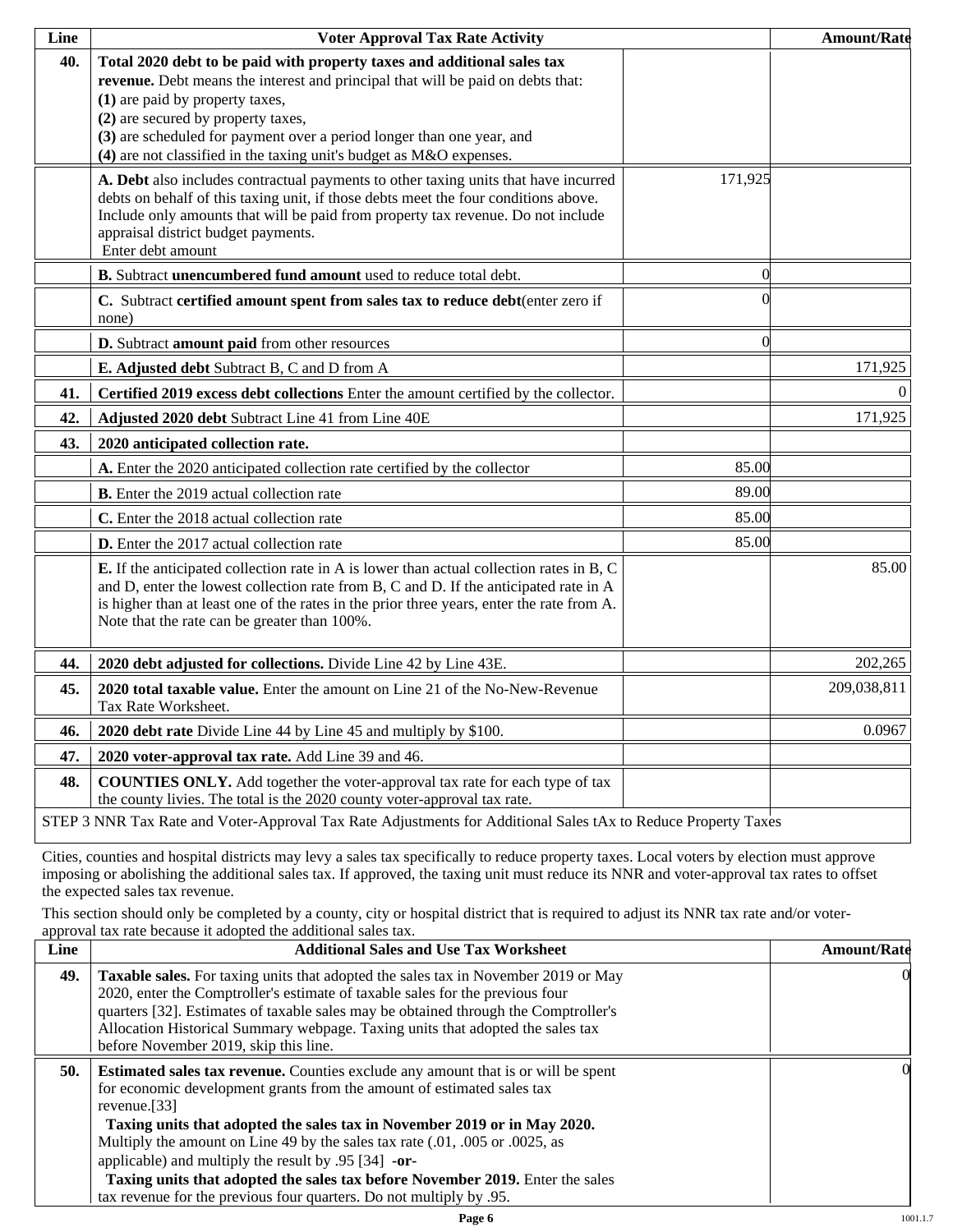| Line | <b>Additional Sales and Use Tax Worksheet</b>                                                                                                                                                                                             | <b>Amount/Rate</b> |
|------|-------------------------------------------------------------------------------------------------------------------------------------------------------------------------------------------------------------------------------------------|--------------------|
| 51.  | <b>2020 total taxable value.</b> Enter the amount from Line 21 of the <i>No-New-Revenue</i><br>Tax Rate Worksheet                                                                                                                         | 209,038,811        |
| 52.  | Sales tax adjustment rate. Divide Line 50 by Line 51 and multiply by \$100.                                                                                                                                                               | 0.0000             |
| 53.  | 2020 NNR tax rate, unadjusted for sales tax $[35]$ . Enter the rate from Line 26 or<br>27, as applicable, on the No-New-Revenue Tax Rate Worksheet.                                                                                       | \$.776500          |
| 54.  | 2020 NNR tax rate, adjusted for sales tax.<br>Taxing units that adopted the sales tax in November 2019 or in May 2020.<br>Subtract Line 52 from Line 53. Skip to Line 55 if you adopted the additional sales<br>tax before November 2019. | \$.776500          |
| 55.  | 2020 voter-approval tax rate, unadjusted for sales tax. [36] Enter the rate from<br>Line 47 or Line 48 as applicable, of the Voter-Approval Tax Rate<br>Worksheet                                                                         | 0.8012             |
| 56.  | 2020 voter-approval tax rate, adjusted for sales tax.<br>Subtract Line 52 from Line 55.<br>[37]Tex. Tax Code Section<br>[38]Tex. Tax Code Section                                                                                         | 0.8012             |

### STEP 4: Additional Rollback Protection for Pollution Control

A taxing unit may raise its rate for M&O funds used to pay for a facility, device or method for the control of air, water or land pollution. This includes any land, structure, building, installation, excavation, machinery, equipment or device that is used, constructed, acquired or installed wholly or partly to meet or exceed pollution control requirements. The taxing unit's expenses are those necessary to meet the requirements of a permit issued by the Texas Commission on Environmental Quality (TCEQ). The taxing unit must provide the tax assessor with a copy of the TCEQ letter of determination that states the portion of the cost of the installation for pollution control.

This section should only be completed by a taxing unit that uses M&O Funds to pay for a facility, device or method for the control of air, water or land pollution.

This section should only by completed by a taxing unit that uses M&O funds to pay for a facility, device or method for the control of air, water or land pollution.

| Line | <b>Activity</b>                                                                                                                                                                                                                                    | <b>Amount/Rate</b>      |
|------|----------------------------------------------------------------------------------------------------------------------------------------------------------------------------------------------------------------------------------------------------|-------------------------|
| 57.  | Certified expenses from the Texas Commission on Environmental Quality (TCEQ). Enter the amount<br>certified in the determination letter from TCEQ [37]. The taxing unit shall provide its tax assessor-collector<br>with a copy of the letter.[38] | $\vert \$\text{0}\vert$ |
| 58.  | <b>2020 total taxable value.</b> Enter the amount from Line 21 of the No-New-Revenue Tax Rate Worksheet.                                                                                                                                           | \$209,038,811           |
| 59.  | <b>Additional rate for pollution control.</b> Divide Line 57 by Line 58 and multiply by \$100.                                                                                                                                                     | 0.0000                  |
| 60.  | 2020 voter-approval tax rate, adjusted for pollution control. Add Line 59 to one of the following lines<br>(as applicable): Line 47, Line 48 (counties) or Line 56 (taxing units with the additional sales tax).                                   |                         |

**[37]Tex. Tax Code Section [38]Tex. Tax Code Section**